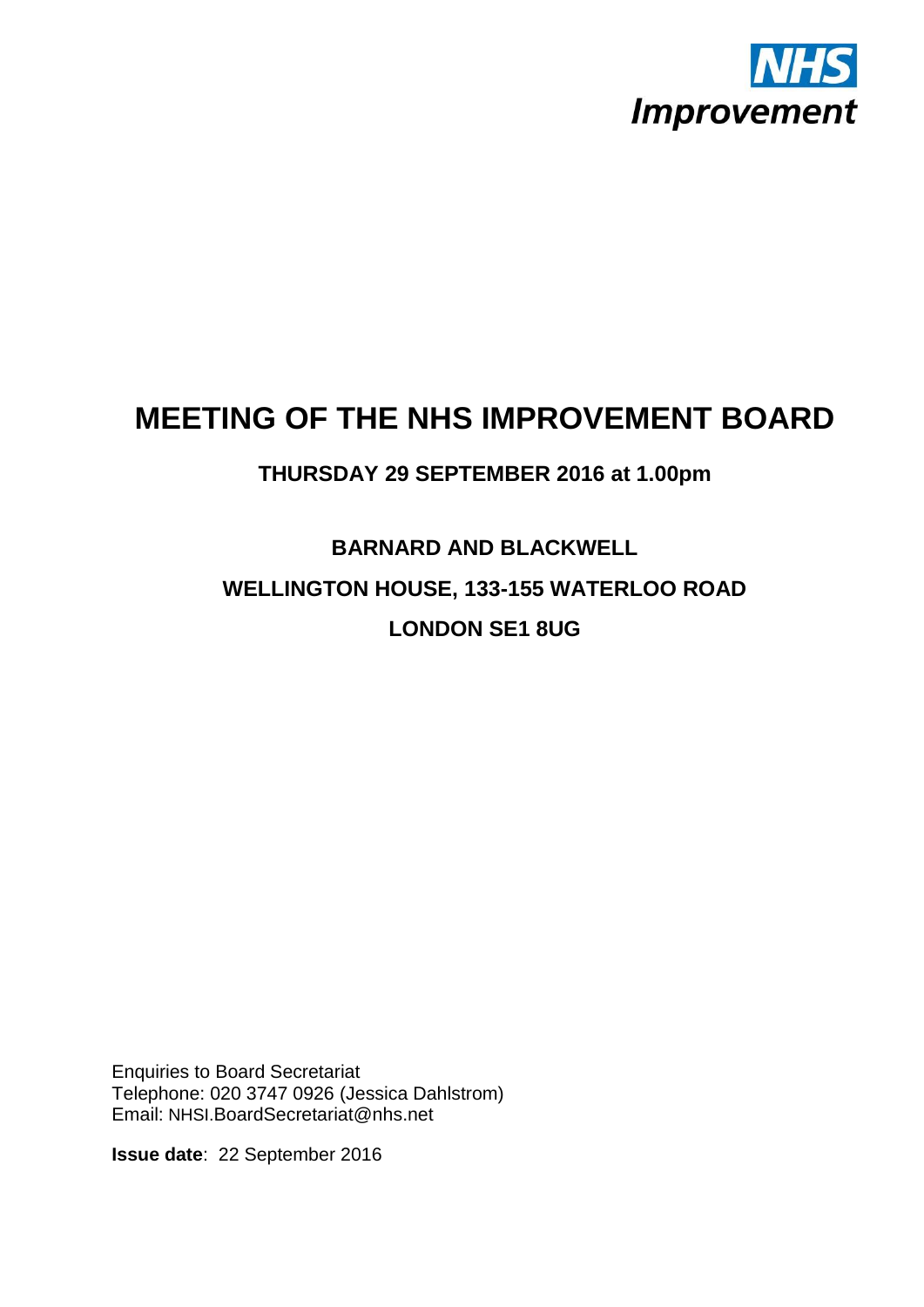**The Board has agreed that only unstarred items will be discussed. If any Board members wish to have any items discussed, they should notify the Board Secretariat before the meeting. In exceptional circumstances it may also be possible for items to be unstarred for discussion at the beginning of the meeting.**

## **PUBLIC SESSION**

|     | <b>Approx</b><br>timing |                                                                                                                      | <b>Presenter</b>         | <b>Reason</b>     | Paper ref   |
|-----|-------------------------|----------------------------------------------------------------------------------------------------------------------|--------------------------|-------------------|-------------|
| 1.  | 13.00                   | <b>Welcome and apologies</b>                                                                                         |                          |                   | (oral item) |
| 2.  |                         | <b>Declarations of interest</b>                                                                                      |                          |                   |             |
| 3.  |                         | <b>Minutes and matters arising</b><br>from the meeting held on<br>Thursday 28 July 2016                              | <b>Ed Smith</b>          | Decision          | BM/16/84    |
| 4.  | 13.05                   | <b>Chief Executive's report</b>                                                                                      | Jim Mackey               | Information       | (oral item) |
| 5.  | 13.15                   | <b>Update on Sustainability and</b><br><b>Transformation Plans</b><br>(attached)                                     | <b>Bob</b><br>Alexander  | <b>Discussion</b> | BM/16/85    |
| 6.  | 13.25                   | <b>Operational planning</b><br>$2017/18 - 2018/19$ (attached)                                                        | <b>Bob</b><br>Alexander  | <b>Discussion</b> | BM/16/86    |
| 7.  | 13.35                   | <b>NHS Improvement's Single</b><br><b>Oversight Framework</b><br>(attached)                                          | Ben Dyson                | Decision          | BM/16/87    |
| 8.  | 13.45                   | <b>New Care Models Update:</b><br>NHS Improvement's role in<br>establishing and overseeing<br><b>ACOs</b> (attached) | Ben Dyson                | <b>Discussion</b> | BM/16/88    |
| 9.  | 14.00                   | <b>Operational Productivity</b><br><b>Directorate: Implementing</b><br>the Carter Review (attached)                  | Jeremy<br>Marlow         | <b>Discussion</b> | BM/16/89    |
| 10. | *                       | <b>Operational performance of</b><br>ambulance trusts (attached)                                                     | Lyn Simpson              | <b>Discussion</b> | BM/16/90    |
| 11. | 14.15                   | <b>Improvement report</b><br>(attached)                                                                              | Adam<br>Sewell-<br>Jones | <b>Discussion</b> | BM/16/91    |
| 12. | *                       | <b>Corporate Report</b><br>(attached)                                                                                | Jessica<br>Dahlstrom     | Information       | BM/16/92    |
| 13. | 14.25                   | <b>Questions and comments</b><br>from the public                                                                     | <b>Ed Smith</b>          | <b>Discussion</b> | (oral item) |

The Chairman will invite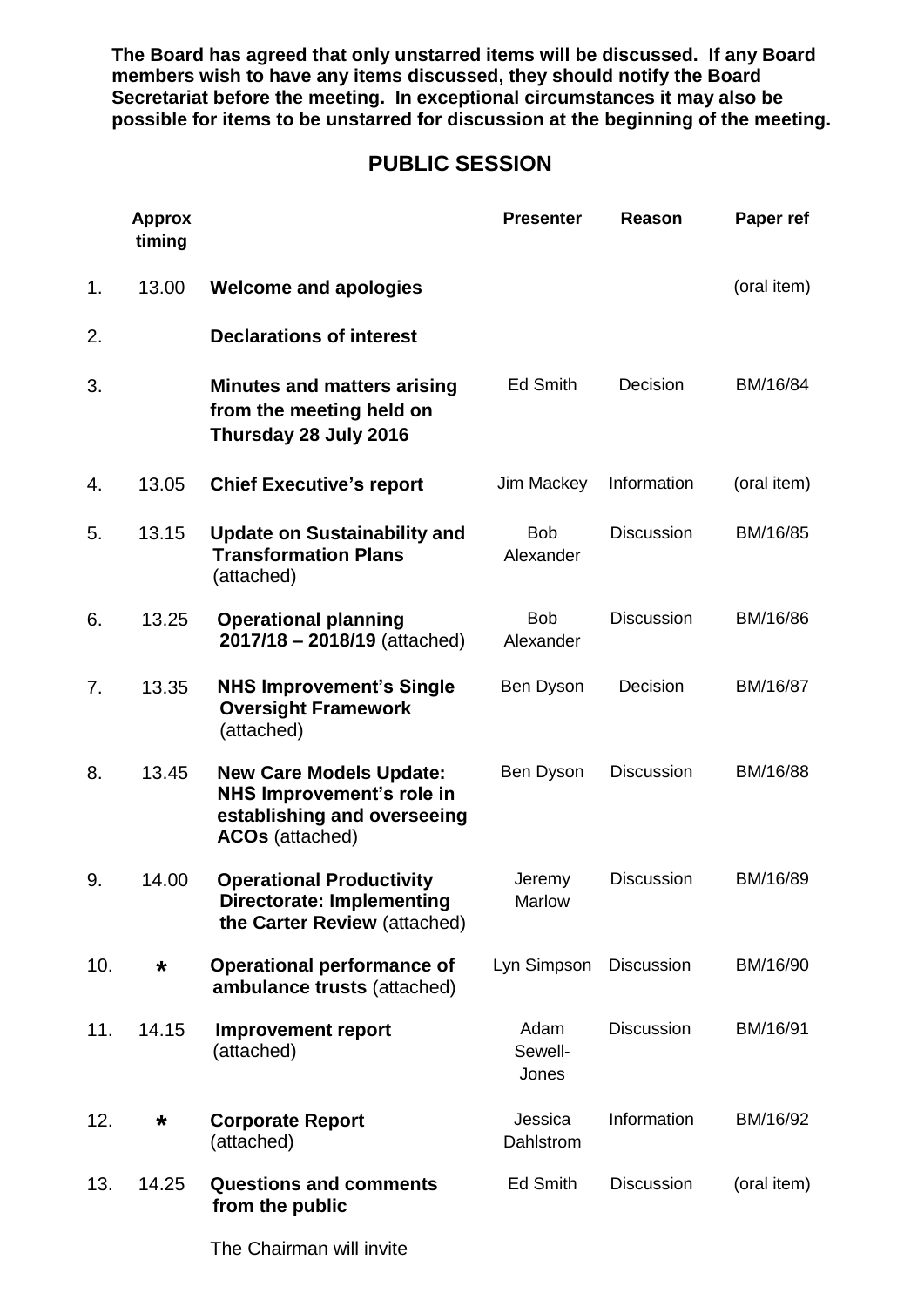|     |       | the issues discussed by the<br>Board from members of the<br>press and public.                                                                                 |          |          |             |
|-----|-------|---------------------------------------------------------------------------------------------------------------------------------------------------------------|----------|----------|-------------|
| 14. | 14.40 | <b>PRIVATE SESSION -</b><br><b>RESOLUTION</b>                                                                                                                 | Ed Smith | Decision | (oral item) |
|     |       | The Chairman will move to<br>request the Board to pass the<br>following resolution and move<br>into private session to consider<br>private items of business: |          |          |             |
|     |       | "that representatives of the<br>press and other members of<br>the public be excluded from<br>the remainder of this meeting<br>having regard to the            |          |          |             |

questions and comments on

**confidential nature of the business to be transacted, publicity on which would be prejudicial to the public** 

**interest".**

**PRIVATE SESSION**

|     | <b>Approx</b><br>timing |                                                                                                                                | <b>Presenter</b>                | Reason            | Paper ref   |
|-----|-------------------------|--------------------------------------------------------------------------------------------------------------------------------|---------------------------------|-------------------|-------------|
| 15. | 14.45                   | <b>Chief Executive's report</b><br>(attached)                                                                                  | Jim Mackey                      | Information       | BM/16/93(P) |
| 16. | 14.50                   | <b>Chairman's report</b><br>(attached)                                                                                         | <b>Ed Smith</b>                 | Information       | BM/16/94(P) |
| 17. | 15.00                   | <b>Performance of the NHS</b><br>provider sector (attached)                                                                    | <b>Bob</b><br>Alexander         | <b>Discussion</b> | BM/16/95(P) |
| 18. | 15.30                   | The early identification of<br>quality and safety risks<br>associated with fragile and<br>unsustainable services<br>(attached) | Kathy<br>McLean                 | <b>Discussion</b> | BM/16/96(P) |
| 19. | $\star$                 | <b>Implications of the EU</b><br>referendum for the NHS<br>(attached)                                                          | Ben Dyson                       | <b>Discussion</b> | BM/16/97(P) |
| 20. | 15.40                   | <b>Challenged providers report</b><br>(attached)                                                                               | Stephen<br>Hay, Kathy<br>McLean | <b>Discussion</b> | BM/16/98(P) |
| 21. | 15.55                   | <b>Preparation for Winter</b><br>2016/17 (attached)                                                                            | Lyn Simpson                     | <b>Discussion</b> | BM/16/99(P) |